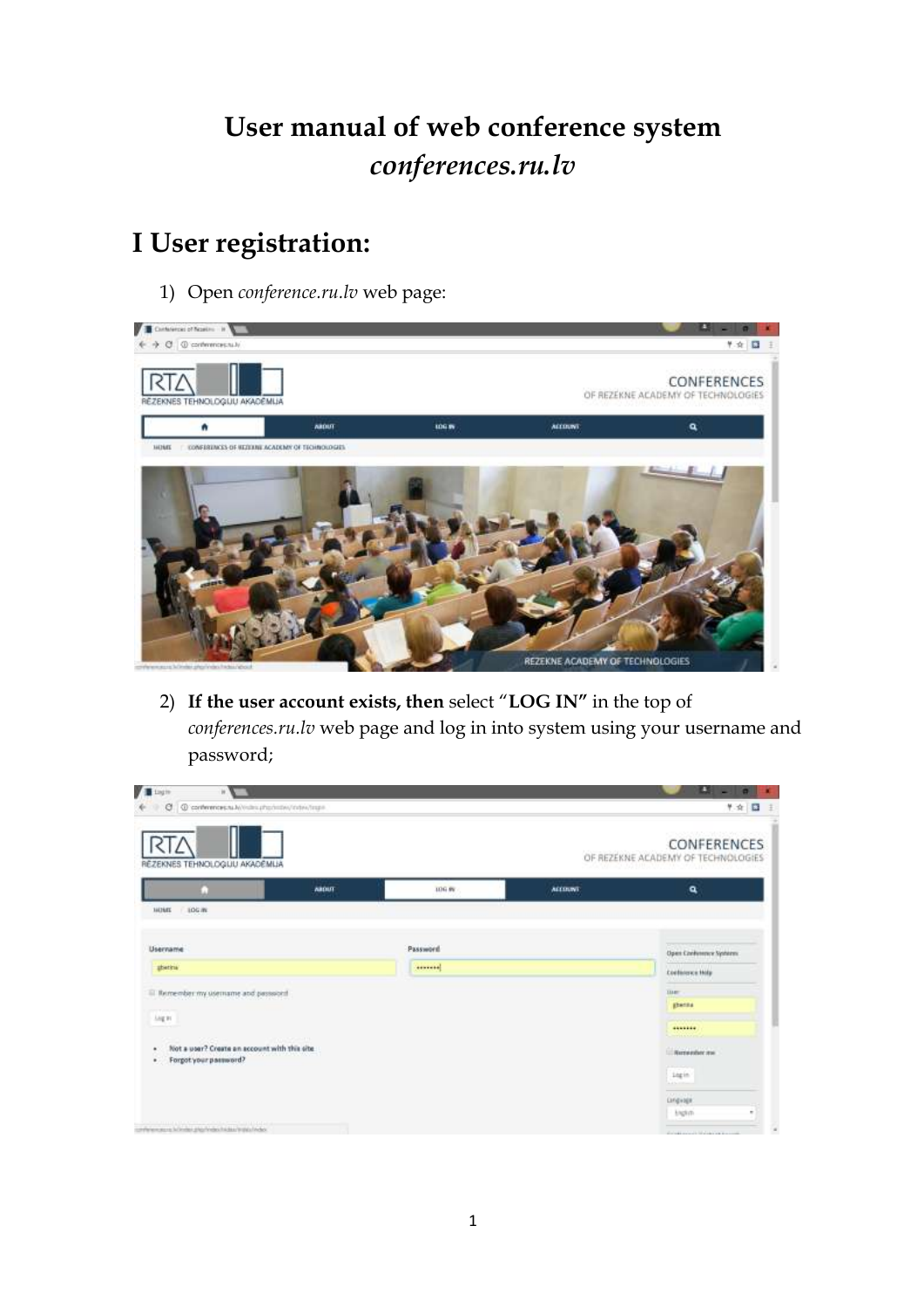3) **If the user account doesn't exist, then** select option

**"N[ot a user?Create an account with this site](http://conferences.ru.lv/index.php/index/index/user/account)" ,** at the bottom of page.

4) The web page of all conferences will be opened. Select the participation conference from the provided list:

| SIE<br>matr |                                                                                                                                                                                                                                                                                                                          |                                                                                       |                                                                                                                |   | SOCIETY, INTEGRATION, EDUCATION<br>International Scientific Conference, May 20th-27th, 2017, Rezekne<br>Academy of Technologies, Rezekne, Latvia |
|-------------|--------------------------------------------------------------------------------------------------------------------------------------------------------------------------------------------------------------------------------------------------------------------------------------------------------------------------|---------------------------------------------------------------------------------------|----------------------------------------------------------------------------------------------------------------|---|--------------------------------------------------------------------------------------------------------------------------------------------------|
| ٠           | <b>ABOUT</b>                                                                                                                                                                                                                                                                                                             | <b>DOG IN</b>                                                                         | <b>ACCOUNT</b>                                                                                                 | ٩ | B                                                                                                                                                |
|             | Select a schriduled confinence to treate an account with:<br>+ Intentational Scientific Conference "SOCIETY, INTEGRATION, EDUCATION - SIE2017"<br>· International Scientific Conference "SOCIETY, INTEGRATION, EDUCATION - SIE2016"<br>· International Scientific Conference "SOCIETY, INTEGRATION, EDUCATION - SIE2015" |                                                                                       |                                                                                                                |   | <b>States Conference Vyement</b><br>Epsteways Help<br><b>LIVER CRAN</b>                                                                          |
|             |                                                                                                                                                                                                                                                                                                                          |                                                                                       |                                                                                                                |   | the.<br>ghenes<br><b>Little Service State</b>                                                                                                    |
|             |                                                                                                                                                                                                                                                                                                                          | -9500                                                                                 |                                                                                                                |   | <b>BANKARE</b>                                                                                                                                   |
|             | <b>RTA</b><br><b>POINTE TRACK Tour AND FOLK</b>                                                                                                                                                                                                                                                                          | Righ<br>STRADINS<br><b>SLAIPEDA</b><br><b>USIVERSITY</b><br><b><i>EINIVERSITY</i></b> | <b>BEREILAGE TEMPERAGIE</b><br><b>Intervenivering</b><br>and internation<br>The same art functioning is teamed |   | 111 Bridge Island and                                                                                                                            |

**[SOCIETY.INTEGRATION.EDUCATION](http://conferences.ru.lv/index.php/SIE/index/user/account)**.

5) The list of conferences of all years will be provided. Select the conference of the last year, for example:

**[International Scientific Conference "SOCIETY, INTEGRATION, EDUCATION -](http://conferences.ru.lv/index.php/SIE/SIE2017/user/account) [SIE2017"](http://conferences.ru.lv/index.php/SIE/SIE2017/user/account)**

6) The web page of registration will be opened. Input your user account data:

| <b>Littlewood</b>            |                                                                                                                                                        |                                                                                                                                                                                           |                                                                                |                       |                                                                                                                                                  |
|------------------------------|--------------------------------------------------------------------------------------------------------------------------------------------------------|-------------------------------------------------------------------------------------------------------------------------------------------------------------------------------------------|--------------------------------------------------------------------------------|-----------------------|--------------------------------------------------------------------------------------------------------------------------------------------------|
| a                            | (E) contenentativi lemmini pho/SIS/SIS201 Puremement                                                                                                   |                                                                                                                                                                                           |                                                                                |                       | ▼☆ 日                                                                                                                                             |
| SIE                          |                                                                                                                                                        |                                                                                                                                                                                           |                                                                                |                       | SOCIETY. INTEGRATION. EDUCATION<br>International Scientific Conference. May 20th-27th, 2017, Rezekne<br>Academy of Technologies, Rezekne, Latvia |
| n                            | <b>AGENCY</b>                                                                                                                                          | <b>ECKLIN</b>                                                                                                                                                                             | <b>ACCUSING</b>                                                                | $\alpha$              | R                                                                                                                                                |
| 1003908                      | <b><i>SOCKTY, INTEGRATION, EDUCATION</i></b>                                                                                                           |                                                                                                                                                                                           | WITERMETINAL SCIENTINI: CONFERENCE "SOCIETY, WITERMITON, EDUCATION - SILIER/** | <b><i>NELDUNT</i></b> |                                                                                                                                                  |
|                              | Pill by this form to create an account with this conference.<br>Club here If you stready have an account with this or another conference on this site. |                                                                                                                                                                                           |                                                                                |                       | Open Confession Systems<br><b>THE REPORT OF A REAL PROPERTY</b>                                                                                  |
| Profile                      |                                                                                                                                                        |                                                                                                                                                                                           |                                                                                |                       | <b>Enderwork Help</b>                                                                                                                            |
| Lleenwing*                   |                                                                                                                                                        |                                                                                                                                                                                           |                                                                                |                       | <b>DAME</b><br>dieces                                                                                                                            |
| Passaword*                   |                                                                                                                                                        | The converse must contain rely linearcase letters, rombins, and hyphera/underscores.<br>no na matamini na katalogia mata Novo (na central matamini a también Novo (na central na central) |                                                                                |                       | 4999334<br><b>STARTING</b>                                                                                                                       |
| Repeat password <sup>+</sup> | The payword must be at least & characters.                                                                                                             | <b>NOMES CHECK PROVIDE</b>                                                                                                                                                                |                                                                                |                       | Li Rossenhorane                                                                                                                                  |
| Salutation                   |                                                                                                                                                        |                                                                                                                                                                                           |                                                                                |                       | Ling He                                                                                                                                          |
| First name?                  |                                                                                                                                                        |                                                                                                                                                                                           |                                                                                |                       | <b>The Wing Essex</b>                                                                                                                            |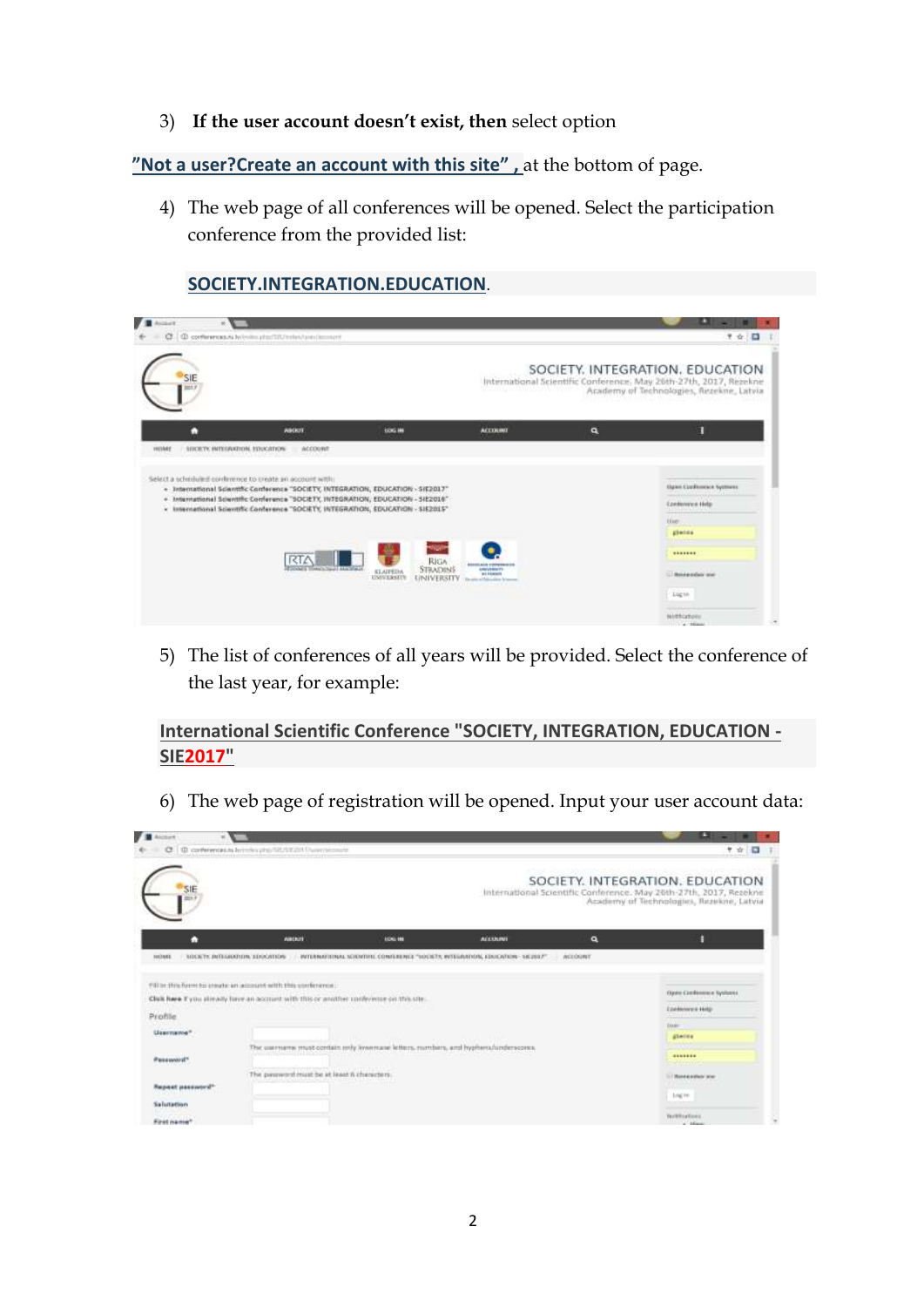- 1) Username, password, scientific degree, name, surname, initials, gender, working place, e-mail, ORCID ID, phone number, country and bio statement;
- 2) The user preferences and collaboration status:
	- a) Confirmation mail about registration with username and password;
	- b) Speaking language (English);
	- c) User type:
		- Reader;
		- Author;
		- Reviewer.

Depending on the selected user type (Author, Reviewer or Reader), the different set of system functions is provided for user.

- 7) Push button "**Create"** to confirm your data, then the registration will be completed and confirmation mail will be send into your e-mail. The received message will have username and password, which must be changed after login into system.
- 8) If password is forgotten, you can restore it selecting option **"F[orgot your](http://conferences.ru.lv/index.php/index/index/login/lostPassword)  [password?](http://conferences.ru.lv/index.php/index/index/login/lostPassword)"** in the "LOG IN" page of system *conferences.ru.lv*

| Upply<br>$\mathcal{M}^{\mathcal{N}}$<br>← → O O conferences in Windows photosological constructions |                                                             |                             |                | œ<br>-<br>〒☆ 図                                                                         |
|-----------------------------------------------------------------------------------------------------|-------------------------------------------------------------|-----------------------------|----------------|----------------------------------------------------------------------------------------|
| п<br>REZEKNES TEHNOLOGIJU AKADEMIJA                                                                 |                                                             |                             |                | <b>TORY OF CALIFORNIA</b><br><b>CONFERENCES</b><br>OF REZERNE ACADEMY OF TECHNOLOGIES. |
| ۰                                                                                                   | <b>ABITUT</b>                                               | 1110-99                     | <b>ALLIENT</b> | $\mathbf{a}$                                                                           |
| <b>LEETANE</b><br>$-1.0164$ (PE)                                                                    |                                                             |                             |                |                                                                                        |
| Username                                                                                            |                                                             | Password                    |                | <u>wa matu wa mshini wa Shiri</u><br><b>Humi-Cardinment Systems</b>                    |
| фикки                                                                                               |                                                             | -------<br><b>COMMUNITY</b> |                | <b>Continence Hota</b>                                                                 |
| El Remember my usemame and password                                                                 |                                                             |                             |                | 竹                                                                                      |
|                                                                                                     |                                                             |                             |                | gherma                                                                                 |
| 144.91                                                                                              |                                                             |                             |                |                                                                                        |
| .<br>Not a user? Create an access twith this site<br>٠<br>Forgot your password?<br>٠                | the control of the control of the con-<br>TA SOLAR DOMESTIC |                             |                | 11 Service Editor State                                                                |
|                                                                                                     |                                                             |                             |                | Light                                                                                  |
|                                                                                                     |                                                             |                             |                | Language.                                                                              |
|                                                                                                     |                                                             |                             |                | builds                                                                                 |
|                                                                                                     |                                                             |                             |                | A CARD IS AND REPORTED A COUNTY                                                        |

- 9) Input your e-mail and push button ''Resset pasword''. Two messages will be send into your e-mail. The first message contains restoring link, which must be selected. The second message will have username and password, which must be changed after the successful authorization.
- 10)If you need help to restore your password, please, contact support center by address *[anda.abuze@ru.lv](mailto:anda.abuze@ru.lv)*; *[gundega.berina@ru.lv.](mailto:gundega.berina@ru.lv)*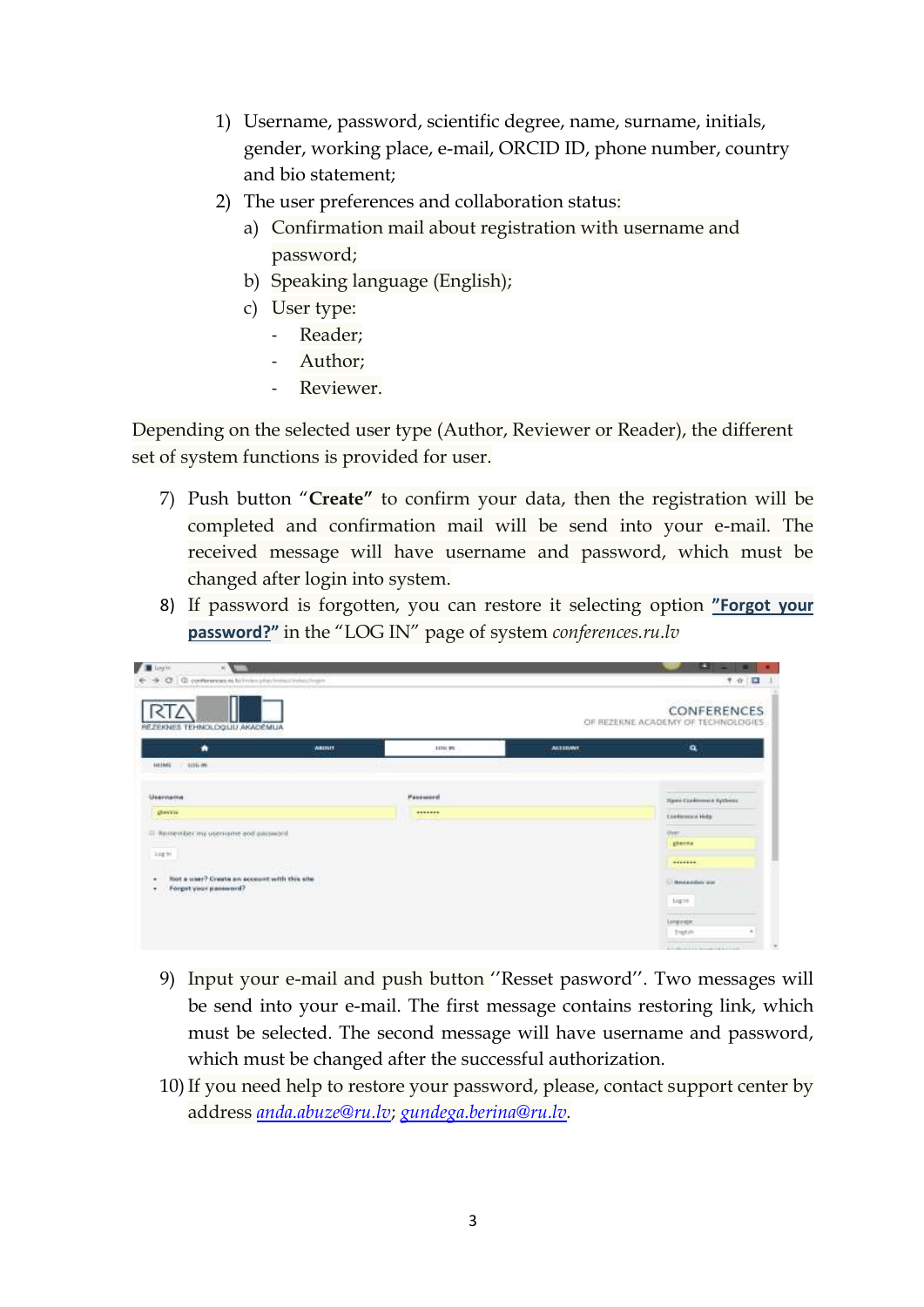#### **II Abstract submission:**

1) Log in into system (you must have the user type "Author") and open page "New Submission":

| п                               | <b>PERSONAL PROPERTY</b>                                                                                                                       | ATTENT PROBER     | $\bullet$                                           |                                                          |
|---------------------------------|------------------------------------------------------------------------------------------------------------------------------------------------|-------------------|-----------------------------------------------------|----------------------------------------------------------|
| 1147918                         | RETURNATIONAL RUDBY/INFORMATION IS "MODELY, DETAILRATION, EDUCATION - REUDLY"   AND RUDBY                                                      |                   |                                                     |                                                          |
| SOCIETY, INTEGRATION, EDUCATION |                                                                                                                                                |                   |                                                     |                                                          |
|                                 | <b>CONTRACTOR</b> AND CONTRACTOR                                                                                                               |                   |                                                     | Open Chickmann's Sympatric                               |
| <b>Author</b>                   | International Intertify Conteress "USCKTY, WINGBATNIN, EDUCATION, "INCODE?"                                                                    | .<br>3. Active    | <b>NUMBER OF STREET</b><br>(Edward Suddenstrumment) | $\begin{tabular}{l} \bf 0.044\,cm\,pc\,Hz \end{tabular}$ |
|                                 | THE REPORT OF A 2005 AND THE REPORT OF A 2006 AND LODGED AT LCCC.<br>URNAND IN ANTIFER COMMANDIAL TREPORTY, WITHOUT FOR COURT REPORT - RECEIVE | 28.7 <sup>2</sup> | <b>DOMESTIC NATIONAL</b>                            | liker this are happed to an                              |
| Author:                         | and the state of the contract of the contract of                                                                                               | <b>BASE</b>       | (Riaw Submission)                                   | Authort.<br>v Wy Profile                                 |
| My Account                      |                                                                                                                                                |                   | <b>Allege Communication</b>                         | $+$ tag that<br>- 4 King Chat as trees.                  |
| - Eds My Profile                |                                                                                                                                                |                   |                                                     |                                                          |
| 4 Change Mr Pessward            |                                                                                                                                                |                   |                                                     | <b>BUSINESS AND CONTRACT</b><br>The Car Missourity count |
| + lag Dat                       |                                                                                                                                                |                   |                                                     | CA MARGARET                                              |
|                                 |                                                                                                                                                |                   |                                                     | <b>Elemente Cereald lauren</b>                           |
|                                 |                                                                                                                                                |                   |                                                     |                                                          |

2) Select link "New Submission", which opens abstract registration page:



- Select track;
- Select session type;
- Read the participation rules ("Submission Checklist") and accept them;
- confirm input using button "Save and continue".
- 3) Input required data in the opened abstract registration page:
	- Author data–name, surname, working place, e-mail, country, bio statement;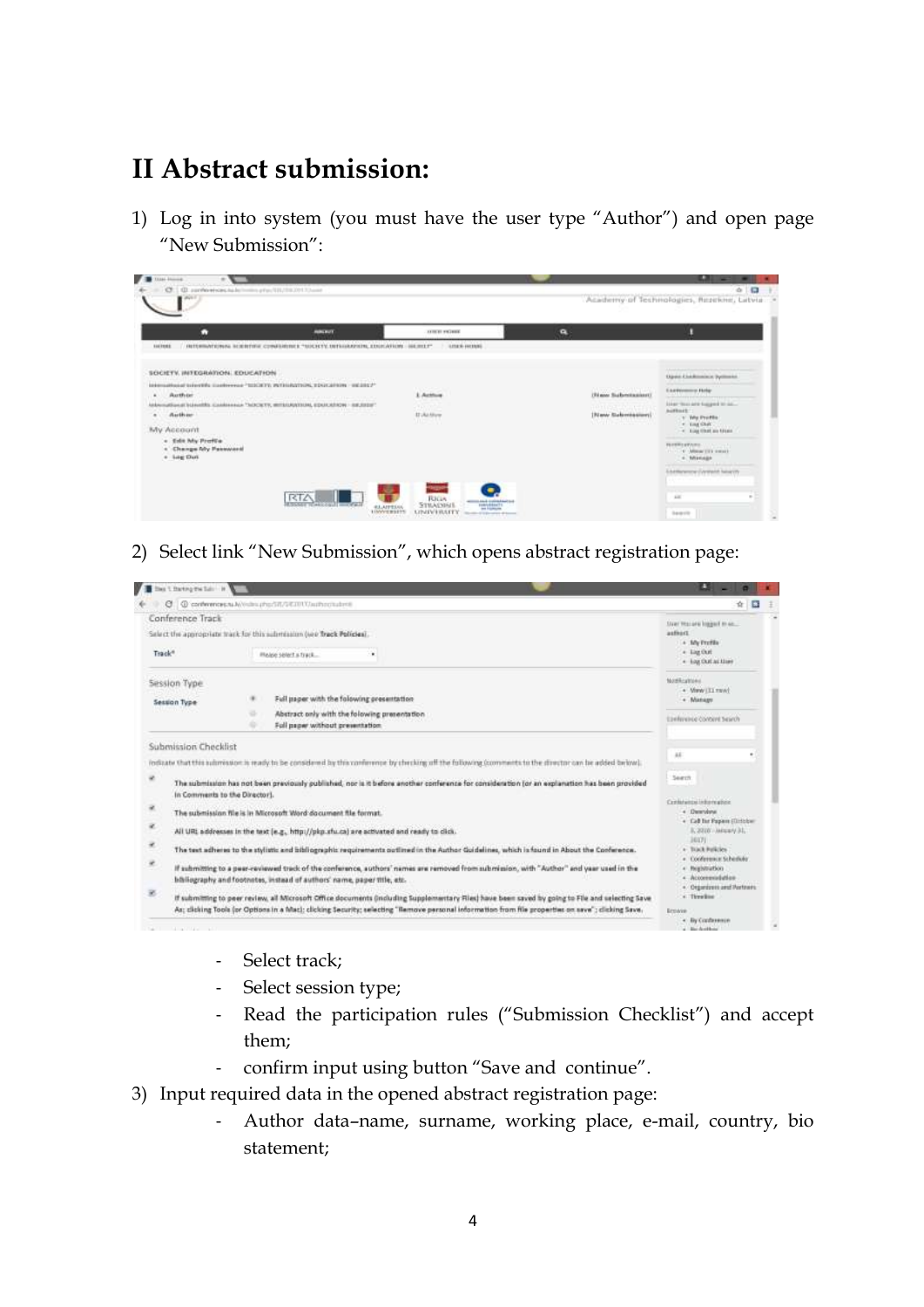- Publication title, abstract, keywords, language, sponsors or publication support project;
- Confirm input and save it using the button "Save and continue";
- The page with active submission will be opened.

| <b>Call Arme International</b><br>m.                                                                                                                  |                                                                                                                                                        |                                                                                                                    |   | œ<br>-                                                                                                                                                              |
|-------------------------------------------------------------------------------------------------------------------------------------------------------|--------------------------------------------------------------------------------------------------------------------------------------------------------|--------------------------------------------------------------------------------------------------------------------|---|---------------------------------------------------------------------------------------------------------------------------------------------------------------------|
| SIE                                                                                                                                                   | CE G partnerstects however physicial contemporarism and                                                                                                |                                                                                                                    |   | $0 - 12$<br>SOCIETY, INTEGRATION, EDUCATION<br>Infernational Scientific Conference: May 26th 27th, 2017, Resektie:<br>Academy of Technologies, Resekto, Latvia      |
| п<br><b>LEGAN</b><br><b>SUITHER</b><br><b>Fey T-tut-E</b>                                                                                             | <b>AMERICA</b><br><b>MARINE CAN IME</b><br>ACTION INABIATIONS                                                                                          | <b>TERRA HISPANI</b>                                                                                               | a |                                                                                                                                                                     |
| Bullivationer corrupters. There you has advertising your work to SOCKTV, iniTEGRATION, EDUCATION,<br>Active Sickmissions<br>٠<br>te social permitting | and the spin design of the second contract was associated to the second contract of the second second problem<br>edistance beneficiants and annualment | <b>TELETING</b><br><b>Ritas</b><br><b>CONTRACTOR</b><br>STRADUMS<br><b>GRANDED BROWN</b><br>KLAIDEDA               |   | <b>Signa Conferrision Symmetre</b><br><b>Exclusions</b> Hole<br>Hair via sea bagged in an-<br>and fruit C.<br>. . We Friller<br>a loss that<br>to Long Old Law Made |
|                                                                                                                                                       | and the control of the state of the                                                                                                                    | AFTERING<br><b>109NEERTY</b><br><b>UNIVERSITY</b><br>Norwan or Adviser A Kellyn<br><b>THE REPORT OF PRINT</b><br>. |   | <b>Hottluster</b><br>4. Week LEE Form<br>r Manage<br>Englargement Contracts Stuarters                                                                               |

4) The conference editor will check the abstract. If editor accepts the abstract, you will get the message with invitation to send your publication.

## **III Publication submission:**

- 1) Log in into system *conference.ru.lv* using your username and password;
- 2) Open your author profile and find the link **"1 Active"**, which identifies, that you have one registered abstract, select this link;

| ٠                               | <b>PORT BUT</b>                                                                                                        | ATTENT PROBER       | $\alpha$              |                                            |
|---------------------------------|------------------------------------------------------------------------------------------------------------------------|---------------------|-----------------------|--------------------------------------------|
| 1111111                         | INTERNATIONAL RESERVER CONSTRUCT ** MOCKEY, INTEGRATION, EDUCATION - GRUPLE*                                           | <b>ATLES FEEDER</b> |                       |                                            |
| SOCIETY. INFEGRATION. EDUCATION |                                                                                                                        |                     |                       | <b>Open Chairmann's Systemia</b>           |
|                                 | THE R. P. LEWIS CO., LANSING MICH.<br>International Urbertiful Contresso "020201V, WITHIAWINGS, EDGICATION - UK USE 7" | <b>CONTRACTOR</b>   |                       |                                            |
| Author.                         | postaven pri navenne sve sve se i filman og port se politike i representative i stresse og st                          | 3. Action           | <b>Haw Schemann</b>   | $t$ as $t$ ( $t$ = $t$ , $t$ = $t$         |
|                                 | MANUSEMENT ISSUED: CAMMINIA "SOCKTY, WITASANTISM, EDUCATION - BEJEEN"                                                  | $\alpha$            | in the state and it.  | liker this are bagged to an-<br>hoffinit." |
| Author                          | the contract of the contract of the contract of the contract of the contract of the contract of the contract of        | <b>BAMP</b>         | (Riam Rickersteature) | v Wa Profile                               |
| My Account                      |                                                                                                                        |                     |                       | $+$ tag that<br>- 4 King Ohat an Issue.    |
| - Eds My Profile                |                                                                                                                        |                     |                       | <b>FEFRITARY CONTROL</b>                   |
| 4 Change Mr Passward            |                                                                                                                        |                     |                       | THE R. P. LEWIS CO., LANSING MICH.         |
| o Lag Dat                       |                                                                                                                        |                     |                       | + Manage                                   |
|                                 |                                                                                                                        |                     |                       | <b>Elsenware Daniel Nearly</b>             |

3) The page with identification number and publication title will be opened. Select the link "Awaiting Upload";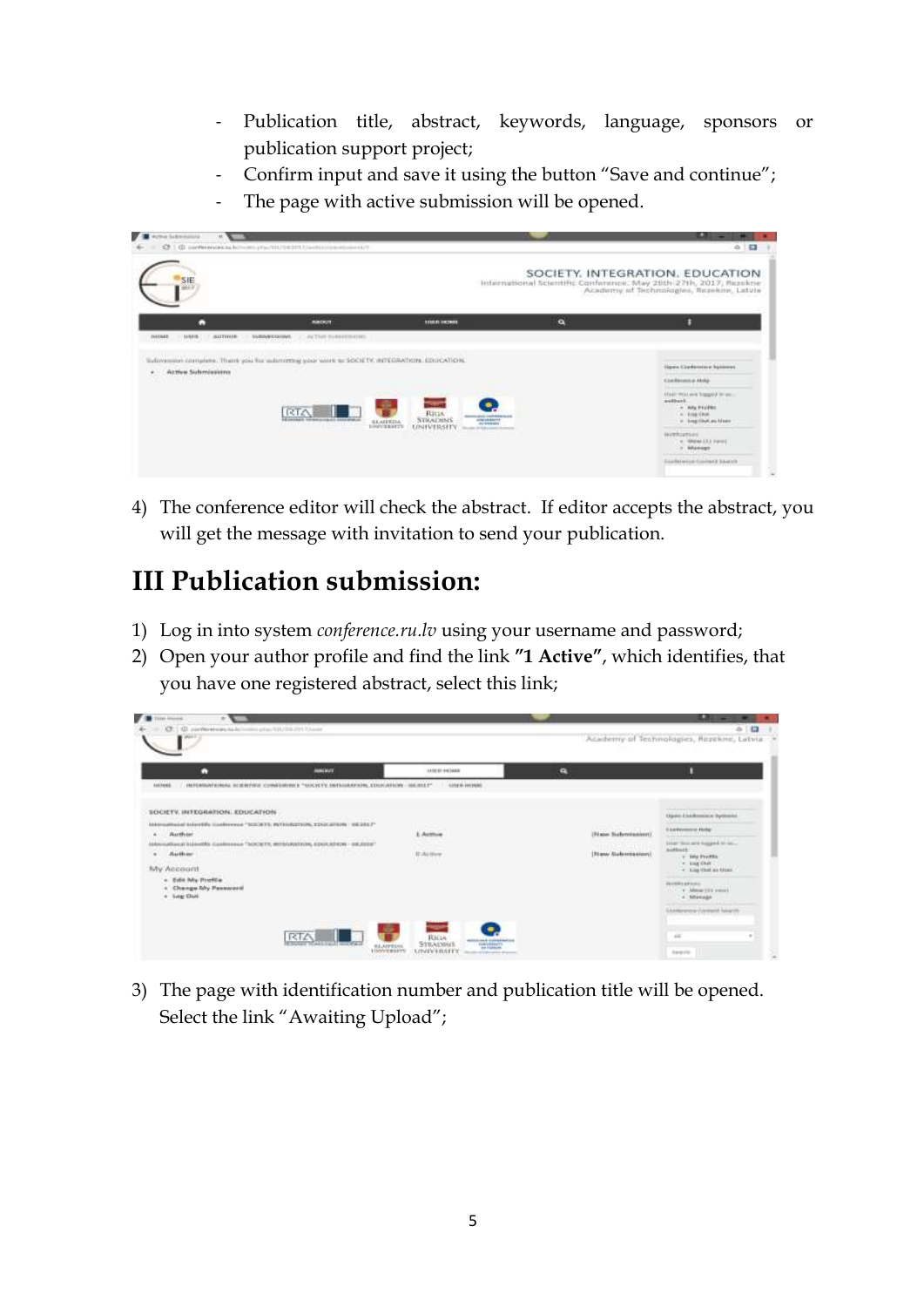|          | Ω                                                                                      |                     | AMERIN         | <b>LESCRIPTIONS</b>    | n                                              | п                                                                                     |
|----------|----------------------------------------------------------------------------------------|---------------------|----------------|------------------------|------------------------------------------------|---------------------------------------------------------------------------------------|
| 10120-01 | <b>Length</b><br><b>BUTTHOR</b>                                                        | ALTIVE MARAGEMENTS. |                |                        |                                                |                                                                                       |
|          | ARCHIVE<br>ACTIVE:<br><b>PERMITTE</b><br>376 DAYS                                      |                     |                |                        |                                                | TETTS SERVICE PASS<br>Open Civilization Systems                                       |
|          | WIM-00                                                                                 |                     |                |                        |                                                | <b>Destroyers Hotel</b><br>they are then there are the family to any                  |
|          | <b>Nachriste</b>                                                                       | <b>Track</b>        | <b>Authors</b> | Title                  | Statule<br>man<br><b>CONTRACTOR</b> CONTRACTOR | Also Hist and Empire to ac-<br>sellers :                                              |
|          | 33.32                                                                                  | <b>FEB</b>          | treat          | Tasta - packagngtia-T3 | <b>Reserving Uplicant</b>                      | + My Profile                                                                          |
|          | $X = X \cup Y$ $\dot{X}$ Herryan                                                       |                     |                |                        |                                                | A. Long Chat<br>$+$ 1mg (2021 as 1204)                                                |
|          | Start have to submit a paper to this contenent.<br>trep one of the submission process. | vomb                |                |                        |                                                | Antique Supervisioner<br>e duties 151<br>$-4$ . Particularly $201$<br>4 New Salesburg |

4) Select the file with publication using button "Choose File" in the page "Upload Submission";

|                                                                         | CT: O conference is full mini-lift/bibliff Visuation and Transition was<br><b>PATRONA</b>                                                                                           | <b>BARNER CONTRACT</b>                                                                                                                    | LЕ | $0 - 53$                                                                                     |
|-------------------------------------------------------------------------|-------------------------------------------------------------------------------------------------------------------------------------------------------------------------------------|-------------------------------------------------------------------------------------------------------------------------------------------|----|----------------------------------------------------------------------------------------------|
| <b>LEWATE</b><br><b>AUTHOR</b><br>10439-016                             | <b>PETAL GASHAWEALLINE</b><br><b>BURINNESSIGNS</b>                                                                                                                                  |                                                                                                                                           |    |                                                                                              |
| 3. Uploed Submission                                                    | <b>A. Carificmation</b>                                                                                                                                                             |                                                                                                                                           |    | Open Cardinance Systems                                                                      |
| To carbout a paper to this cooference, consiste the following stees.    |                                                                                                                                                                                     | 1. On this page, click browse (or Choose File) which agents a Choose File window for locating the Ne ant the hard drive at your computer. |    | <b>TEATR/HEAT MISE</b>                                                                       |
| 3. toxiate the file you wish to submit and highlight it.<br>comermons." | It Choi Open on the Choine File window, which places the name of the file on this ange.<br>5. Drug the automation is appointed, click Save and Continue at the battom of this page. | 4. CNX Upload on this page, which aposits the NV hom the sompose to the conference's web site and renames it following the conference's   |    | User-Novara Import Insti-<br>quitton's.<br>a tuly Photia<br>4 HEEDS<br>· Log Chill as \$2xer |
| Submission File                                                         | Encountering difficulties? Contact Gundage Berkra for assistance (+573 20225407).                                                                                                   |                                                                                                                                           |    | <b>PERMITTENESS</b><br><b>MARROWHAL</b><br>4 - Misson EES Panel E<br>4 Missings              |
| No submission file upinates.                                            |                                                                                                                                                                                     |                                                                                                                                           |    | Exclude Contact taxers                                                                       |
| <b>Siplined automission Ris</b>                                         | Chapse File   No file chasen                                                                                                                                                        | Christopher Old I Light Commission in                                                                                                     |    |                                                                                              |
| y leng proposed a Motor Part                                            | <b><i>Identified</i></b>                                                                                                                                                            |                                                                                                                                           |    | 4.8                                                                                          |
|                                                                         | taken anticontrase Cancer                                                                                                                                                           |                                                                                                                                           |    |                                                                                              |
|                                                                         |                                                                                                                                                                                     |                                                                                                                                           |    |                                                                                              |

5) The message with file number, title and date will be shown. Confirm the input using button "Save and continue";



6) The page with input information of publication will be shown. Complete the input using button **"Finish Submission"**;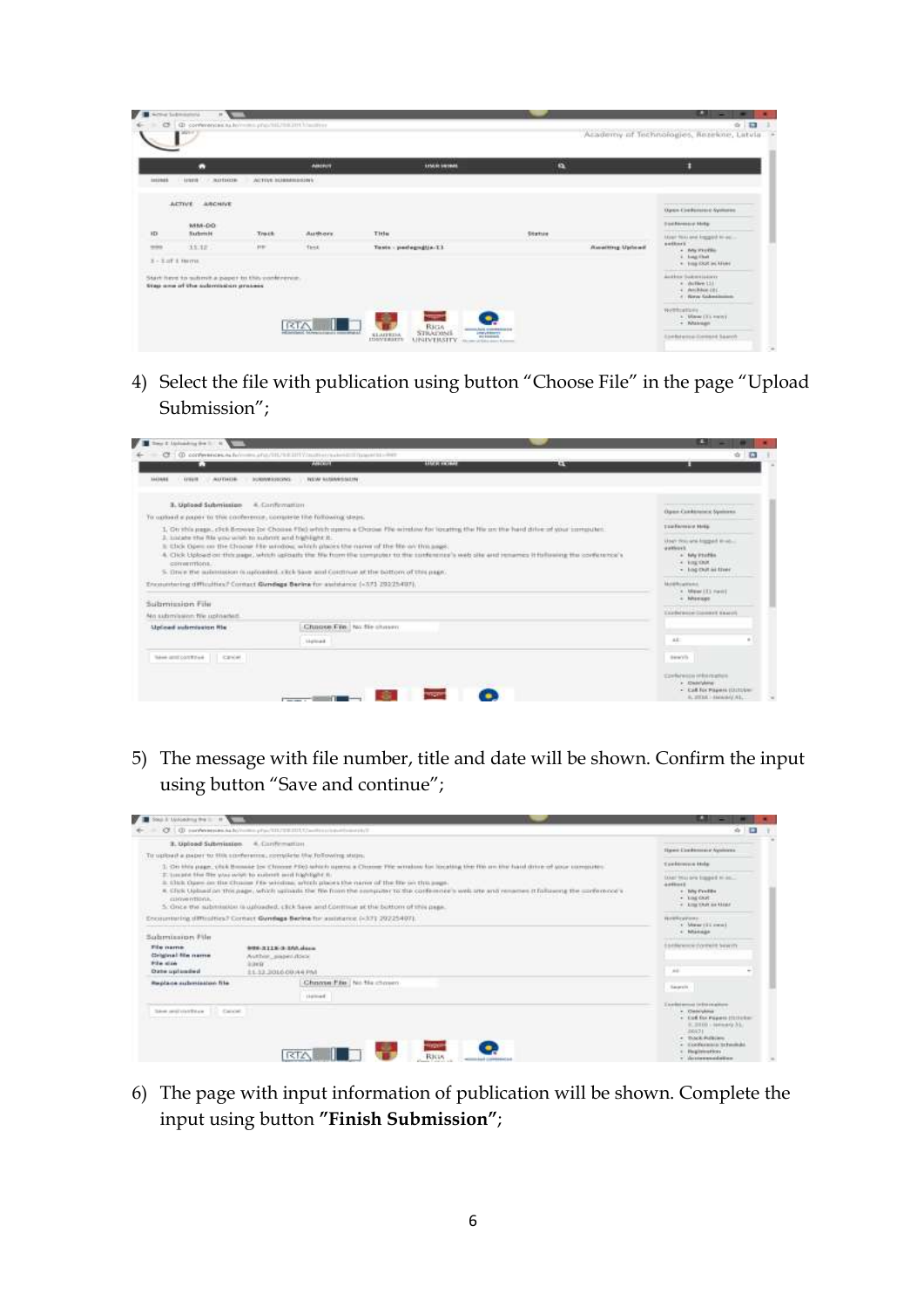|         | Blog C Contemption 1.14<br>C C Conferences As for mini-ship SAUS EXPLUSIVE contributions of the winds and |                                                                                                                                                                                                                                         |                                                                                                                                                                                                                               |                                                                                                      | œ<br>-<br>☆ 日                                                             |
|---------|-----------------------------------------------------------------------------------------------------------|-----------------------------------------------------------------------------------------------------------------------------------------------------------------------------------------------------------------------------------------|-------------------------------------------------------------------------------------------------------------------------------------------------------------------------------------------------------------------------------|------------------------------------------------------------------------------------------------------|---------------------------------------------------------------------------|
|         | SIE<br>2010                                                                                               |                                                                                                                                                                                                                                         |                                                                                                                                                                                                                               | SOCIETY. INTEGRATION. EDUCATION<br>International Scientific Conference. May 26th-27th, 2017, Rezekne | Academy of Technologies, Rezekne, Latvia                                  |
|         | с                                                                                                         | AMOUT                                                                                                                                                                                                                                   | <b>LESSE GASHIER</b>                                                                                                                                                                                                          | a                                                                                                    |                                                                           |
| 1022818 | Linkers.<br><b>AUTHOR</b><br><b>BURNAR SECONS</b><br>4. Cardirmation<br>3. Uploed Submission              | <b>INVAR BANKARD SHEIN</b>                                                                                                                                                                                                              |                                                                                                                                                                                                                               |                                                                                                      |                                                                           |
|         |                                                                                                           | To submit your manuscript to SOCKTY, INTEGRATION, EDUCATION click Finish Submission. The submission's proclass control will receive an                                                                                                  |                                                                                                                                                                                                                               |                                                                                                      | <b>Styred Cambrosom e Systemic</b>                                        |
|         | $\mathbf{u}$ $\mathbf{u}$ $\mathbf{u}$ $\mathbf{u}$                                                       | acknowledgement by email and will be able to view the automatize's progress through the editional process by togetra in to the contemporary web stal.<br>Thank you for your interest in publishing with SOCIETY INTERNATION, EDUCATION, | compared to the control of the control of the control of the control of the control of the control of the control of the control of the control of the control of the control of the control of the control of the control of |                                                                                                      | <b>Elektrown Hote</b><br><b>CONTRACTO</b><br>Down first and England most. |
|         | File Summary                                                                                              |                                                                                                                                                                                                                                         | ---                                                                                                                                                                                                                           |                                                                                                      | autourn.<br>4 Wy Profile<br>$+1$ dig that:                                |
|         | Original file name.                                                                                       | Type                                                                                                                                                                                                                                    | File star                                                                                                                                                                                                                     | Date upbushed.                                                                                       | . v Liet Och at their                                                     |
| 3338    | Author paper.docx<br><b>Ticket: Sademassier</b><br>Cartosi                                                | Submission File                                                                                                                                                                                                                         | $(100 - 1)$<br>3,3613                                                                                                                                                                                                         | 11.13                                                                                                | <b>Hollowing</b><br>- View (31 HW)<br>+ Manage                            |

7) The message "**Active Submission"** identifies, that publication is successfully registered in system.



8) If you want to check, if the publication is successfully registered in the system, please, log in into system and push the send publication title, the message about registered publication must be shown, for example: Original file 1023-3129-1-SM.doc 08.11.2016.

### **IV Last version publication submission:**

1) The last version of publication must be send in the predefined time after the received reviewers' reports. If the information about publication is changed, please, log in into system and select option **"Edit Metadata"** to edit next data: